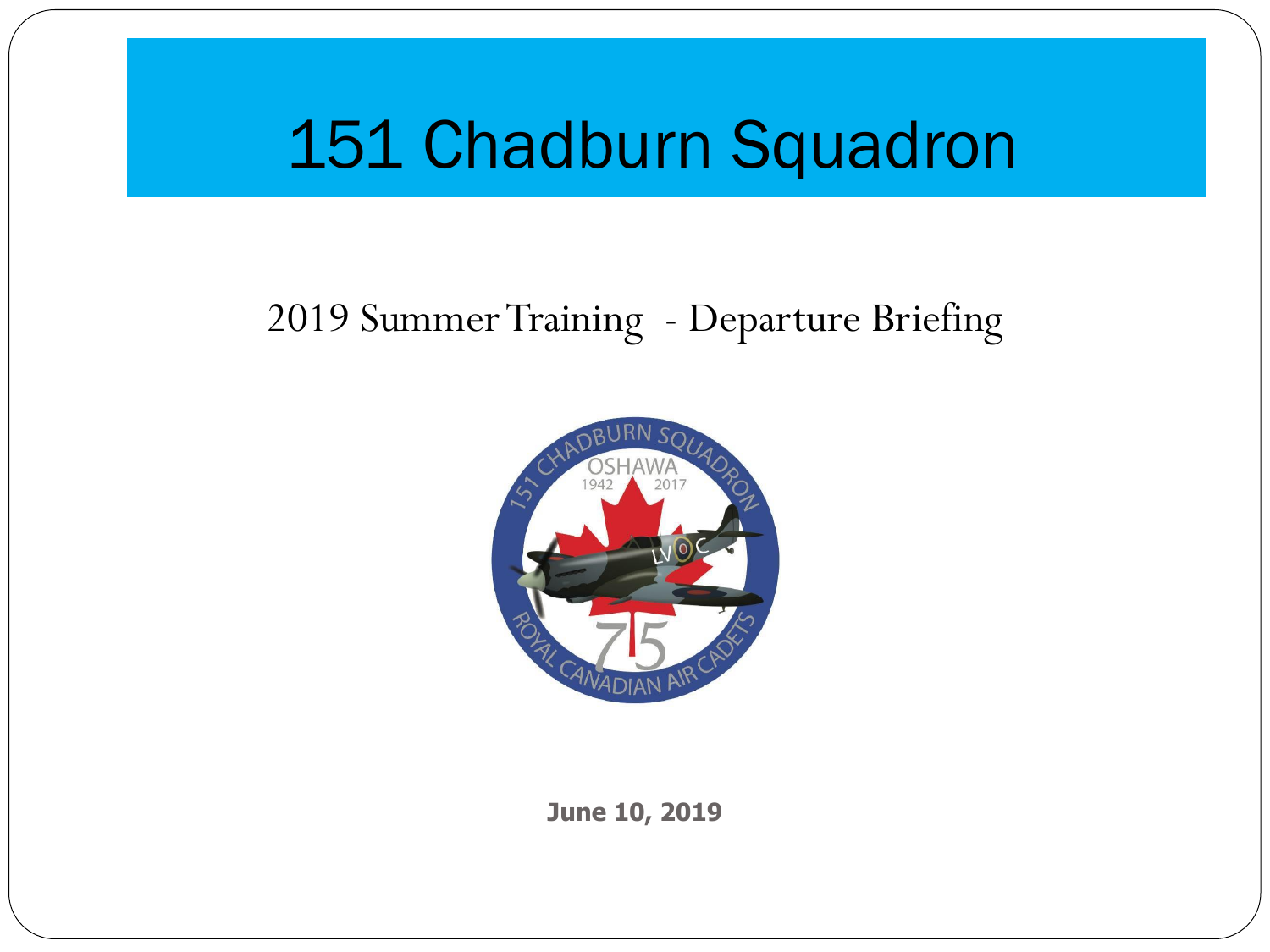## Agenda

- 1. Key Resources on the Internet
- 2. Communications
- 3. Cadet Training Centre's
- 4. A Cadet's Experience
- 5. Kit List / Prohibited Items
- 6. Joining Instructions
- 7. Forms
- 8. Cadet Immunization Record
- 9. Departure Dates/Times/Location
- 10. On the Day of Departure/Return
- 11. Graduation Dates and Times
- 12. Parent Visits / Changes to who can visit
- 13. Reminders
- 14. Summer Camp Contacts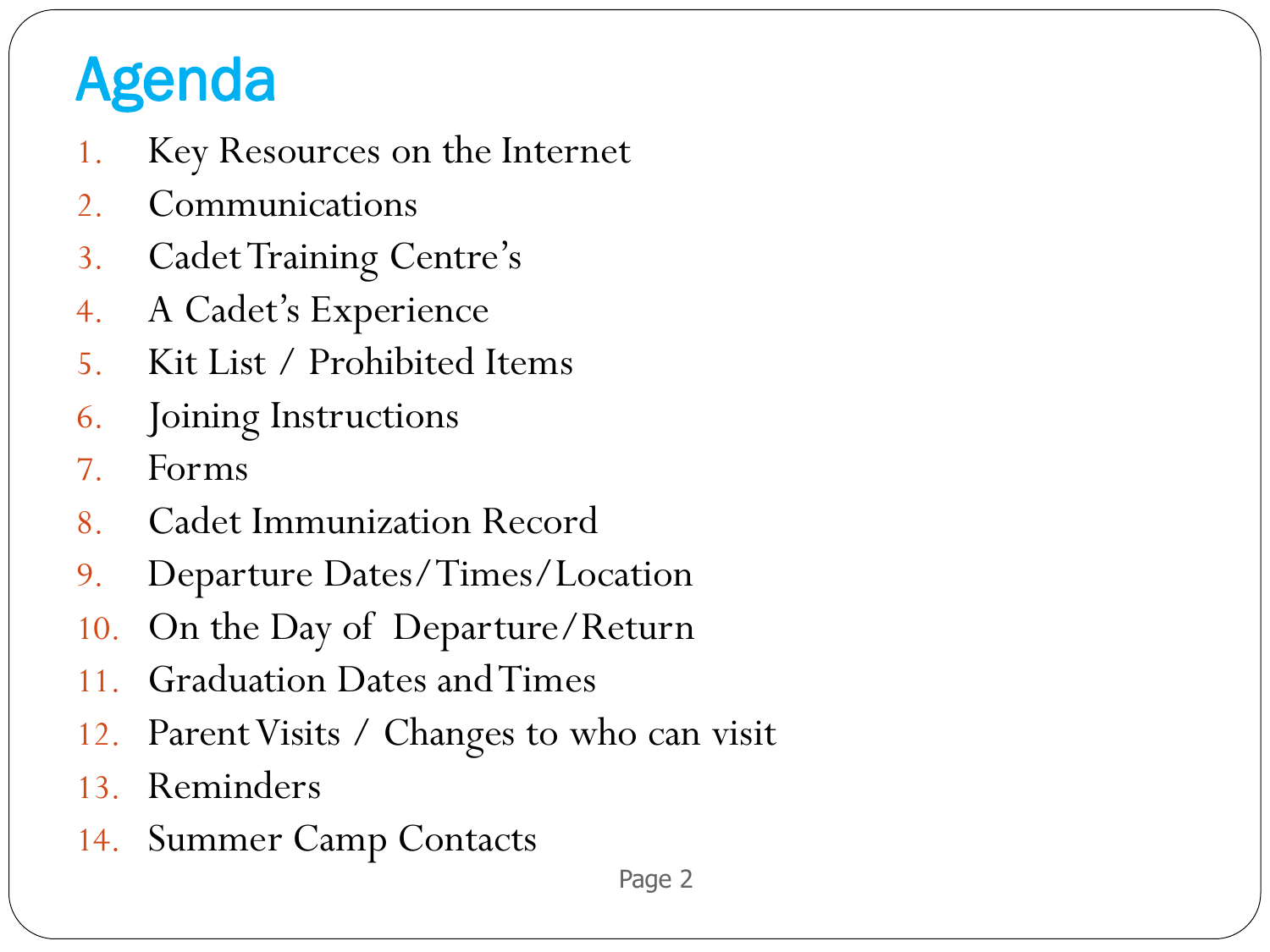## Key Resources on the Internet

- Chadburn website Under Training/Summer Training Menu
	- Course Descriptions, FAQ's, Selection Status, Contact Information
	- Forms
		- Cadet Transportation Form,
		- Personal Valuable Property Form
		- Code of Conduct Form
		- Time-offAuthorization and Consent Form
		- Food Sensitivity Form
	- Joining Instruction by CTC including a Kit List and forms
	- Summer Training Information Briefing Presentation
	- Prior to Departure Page
- 151 Facebook Page and the 151 Twitter account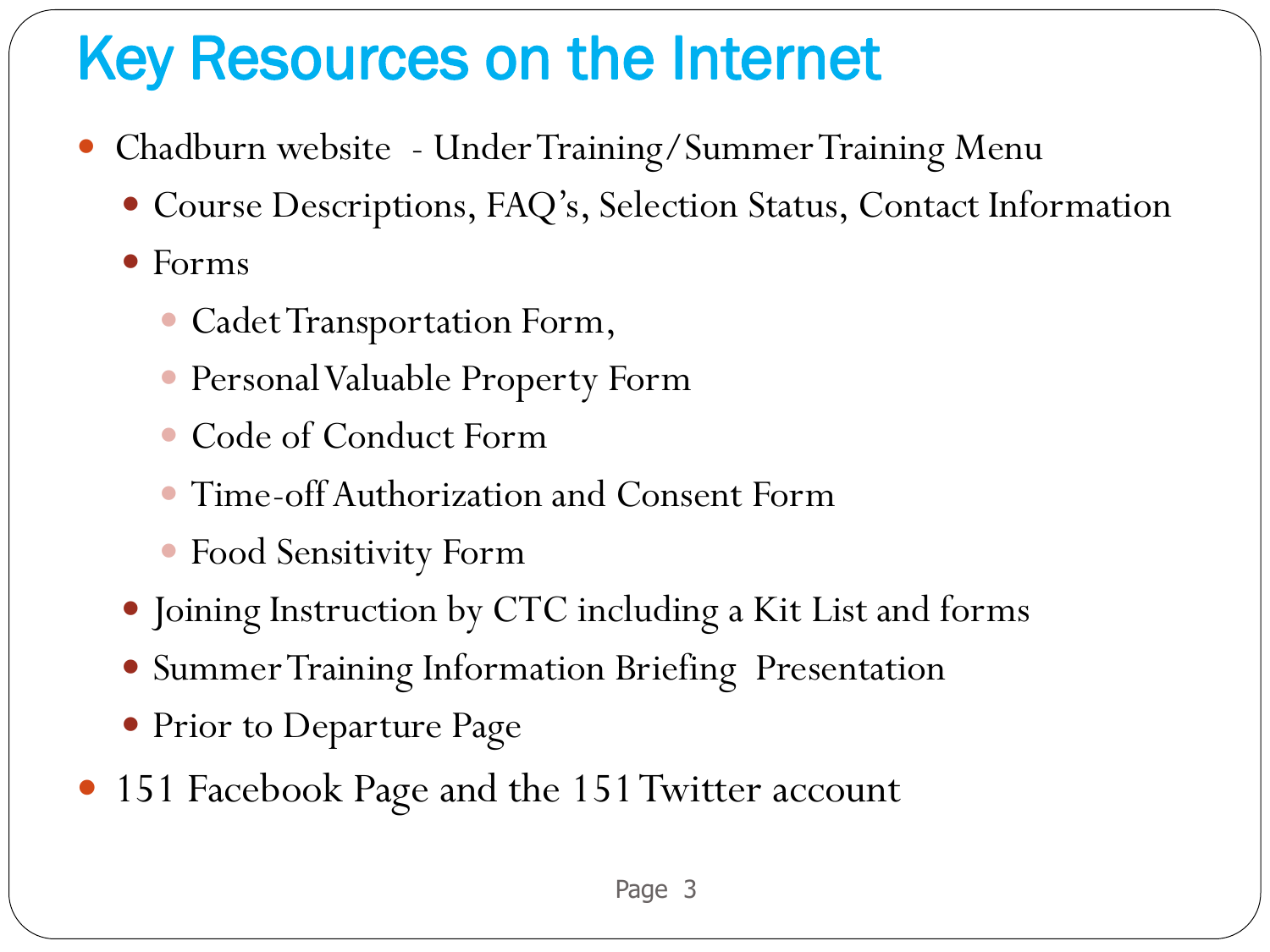# **Communications**

- Communications will be posted:
	- On the Squadrons Facebook/Twitter pages.
	- E-Mails from our Summer Training Staff.
- You will be contacted via Phone. So please ensure any changes to personal contact information are provided.
- We can be reached via e-mail [151RCACS@gmail.com](mailto:151RCACS@gmail.com).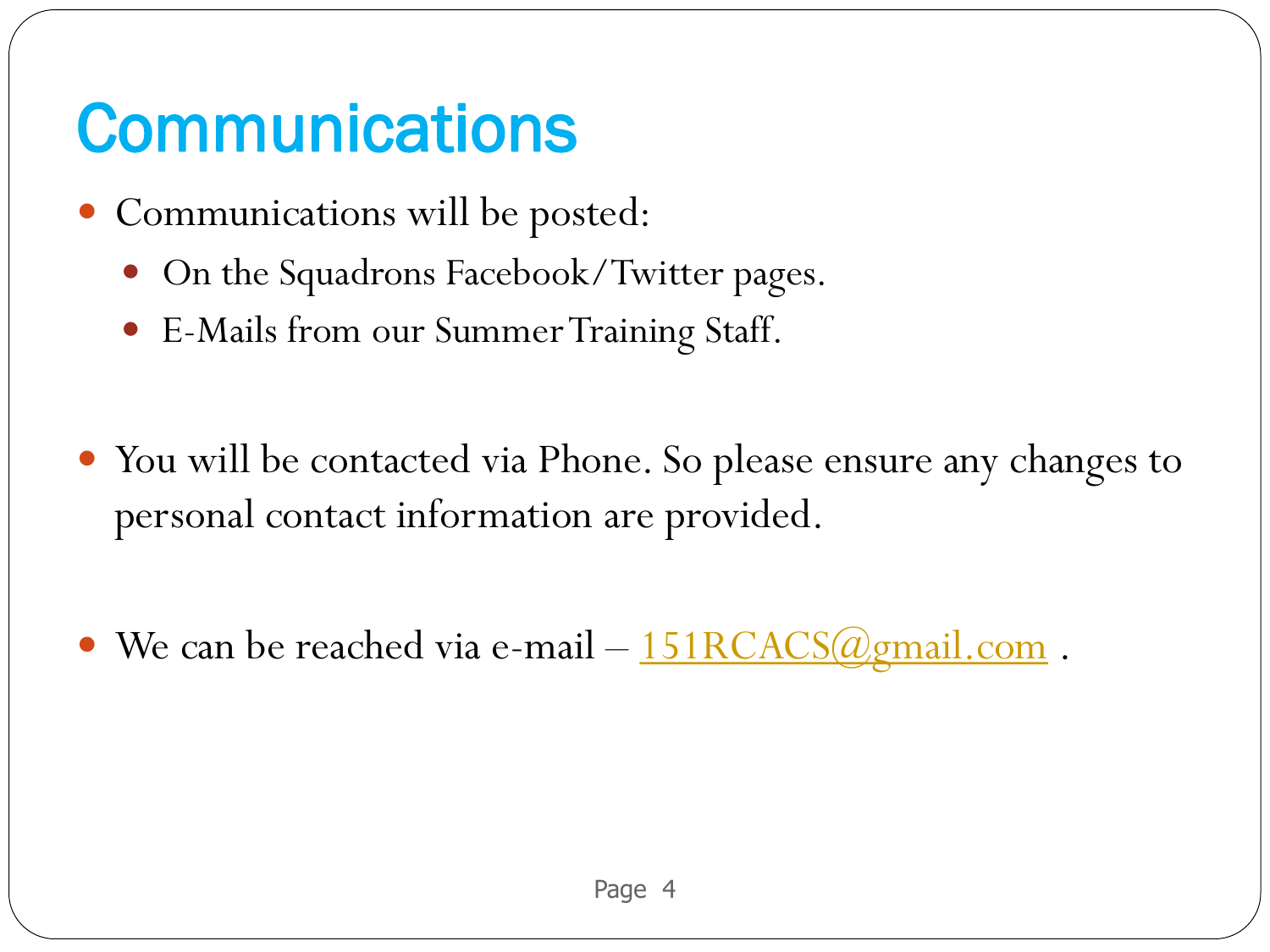# Cadet Training Centre's

### **Blackdown**

- Located at CFB Borden (West of Barrie)
- 2 Hour drive from Oshawa

### **Connaught**

- West of Ottawa in Nepean
- 3.5-4 hour drive from Oshawa

### **Trenton**

- Located at CFB Trenton,
- 1 Hour East of Oshawa

### **Mountainview**

- Located at CFD Mountainview
- South of Belleville Hwy#62, 1.5 Hour drive from Oshawa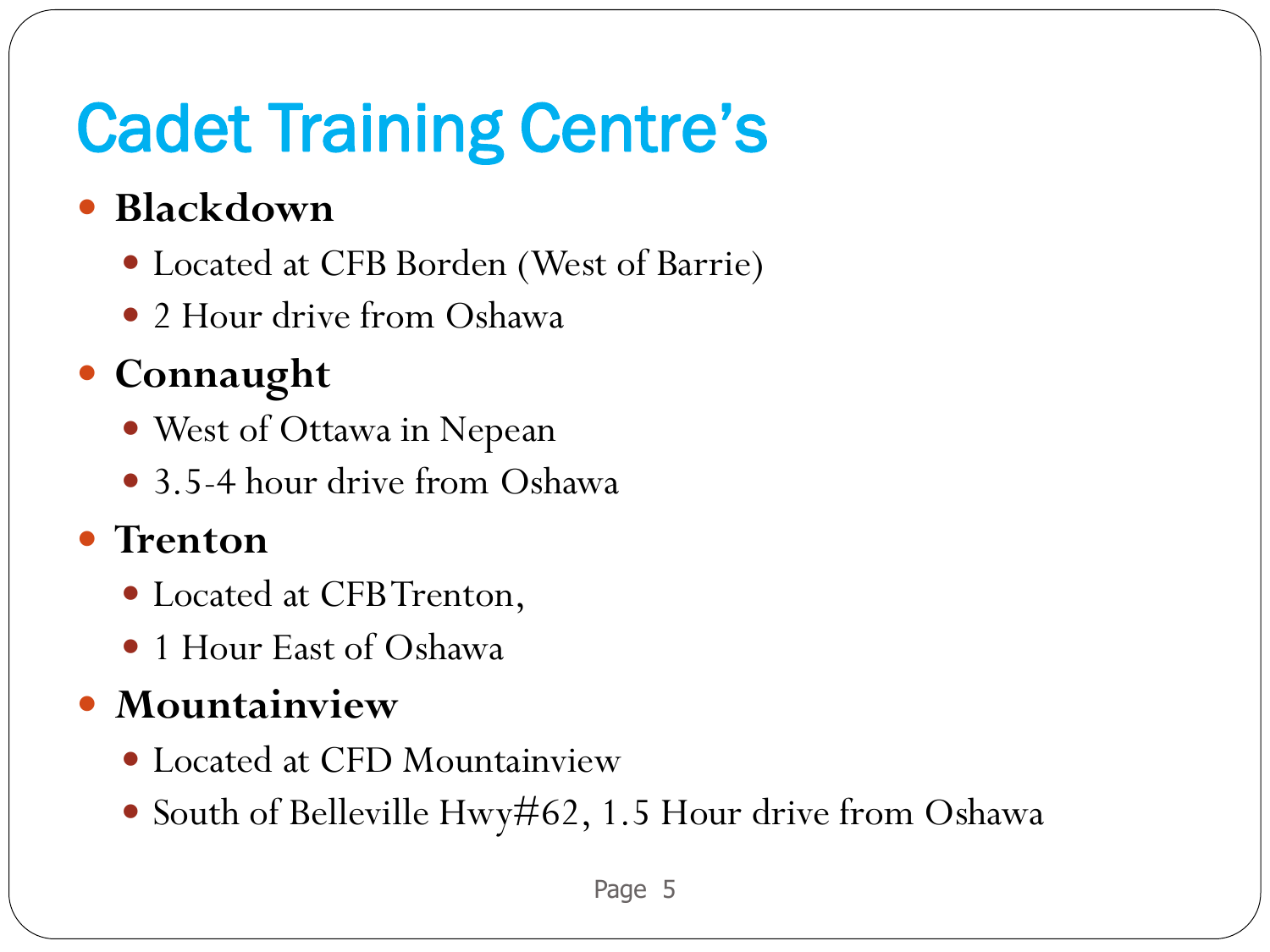## Kit List (what do I need to pack)

- **The Overall Joining Instruction contains the Kit List.** 
	- **Follow this Link :** [https://www.chadburn.org/resources/summer-training](https://www.chadburn.org/resources/summer-training-formsdocs/)formsdocs/
- Take only what the kit list specifies other than items on next page.
- Read the Prohibited Items at the bottom of the page
- See the Next Slide for Items not found or need to be adjusted on the Kit List.
	- e.g.:We no longer issue a blue turtleneck sweater
- *Please mark all kit list items clearly with the cadet name.*
- **Starting Packing now …**
- **Remember, if you don't want to loose it, don't take it !!!!!**

**If you have not been selected yet, be prepared and pack a bag, you might get a last minute call.**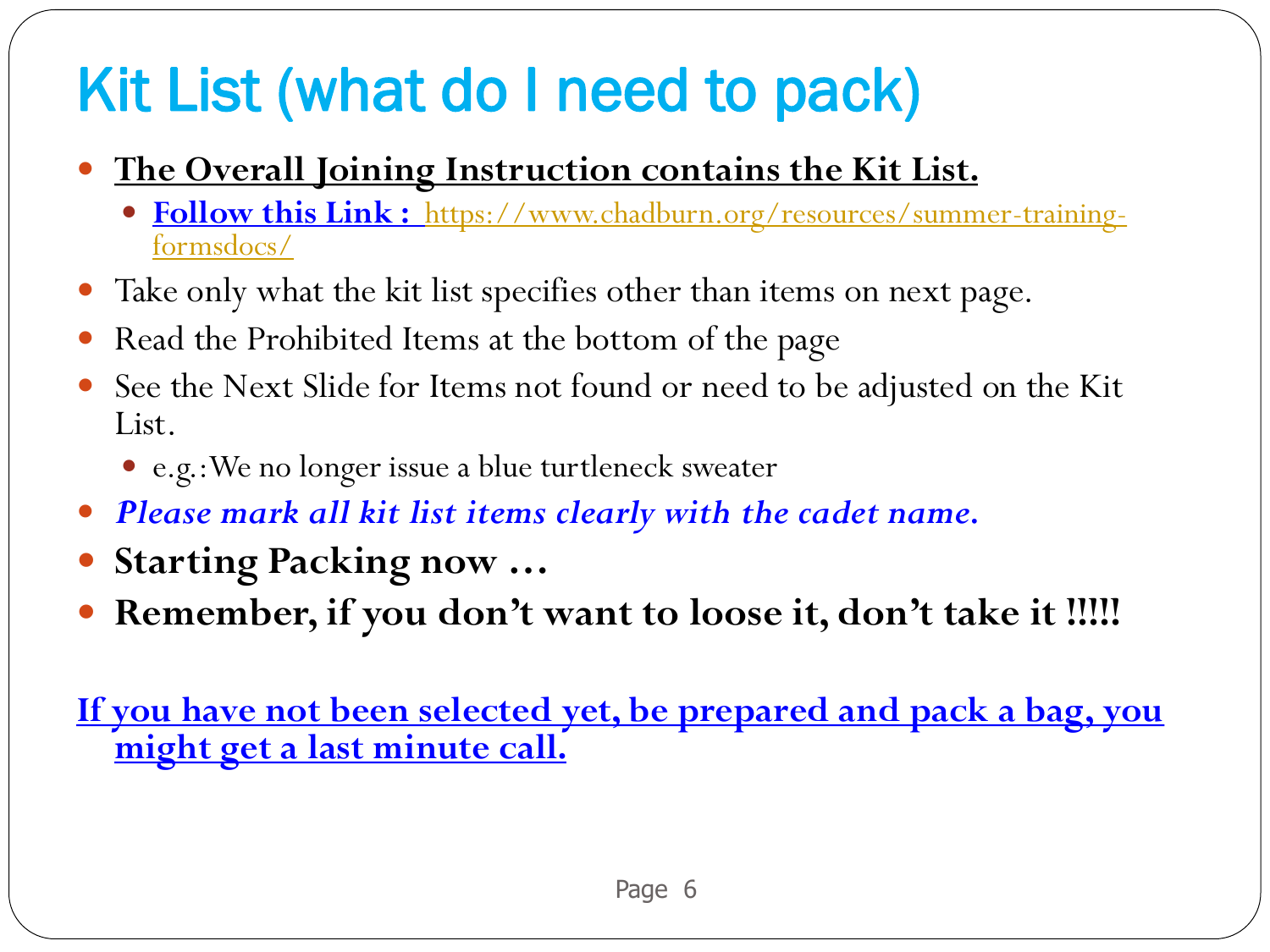# Kit List – Additional Information

#### • **Summer PT Gear (need to purchase)**

- 2 pair Black/Navy Blue/Grey athletic shorts, Black/Grey or White Running Shoes (Small Logo's on Shorts OK)
- Can be purchase at Walmart, Marks, Sportschek, Joe Fresh for Shorts/Shoes
- Hats and T-shirts will be available from our supply after this session.

#### • **Kit List Items - Adjustments**

- Sun Screen at least SPF 50/60
- Lip Balm  $-$  at least SPF 30/50
- Athletic Socks suggest cotton blend
- Insect Repellant Piactive is an alterative to Deet Spray, can purchase at Sail.
- Warm sweater/sweatshirt and coat is recommended, can get cool at night.
- We doesn't issue the Blue Turtleneck sweater anymore
- Raincoat is recommended, don't take outer shell of cadet parka
- Feminine Hygiene Products kit list doesn't show this
- Courses at Blackdown/Trenton will issue combats as required, do not take your own.
- Water Shoes Flip Flops will suffice.
- Don't take any medals or awards
- If you take anything above the kit list other than noted above, you will need to complete a personal valuable property form.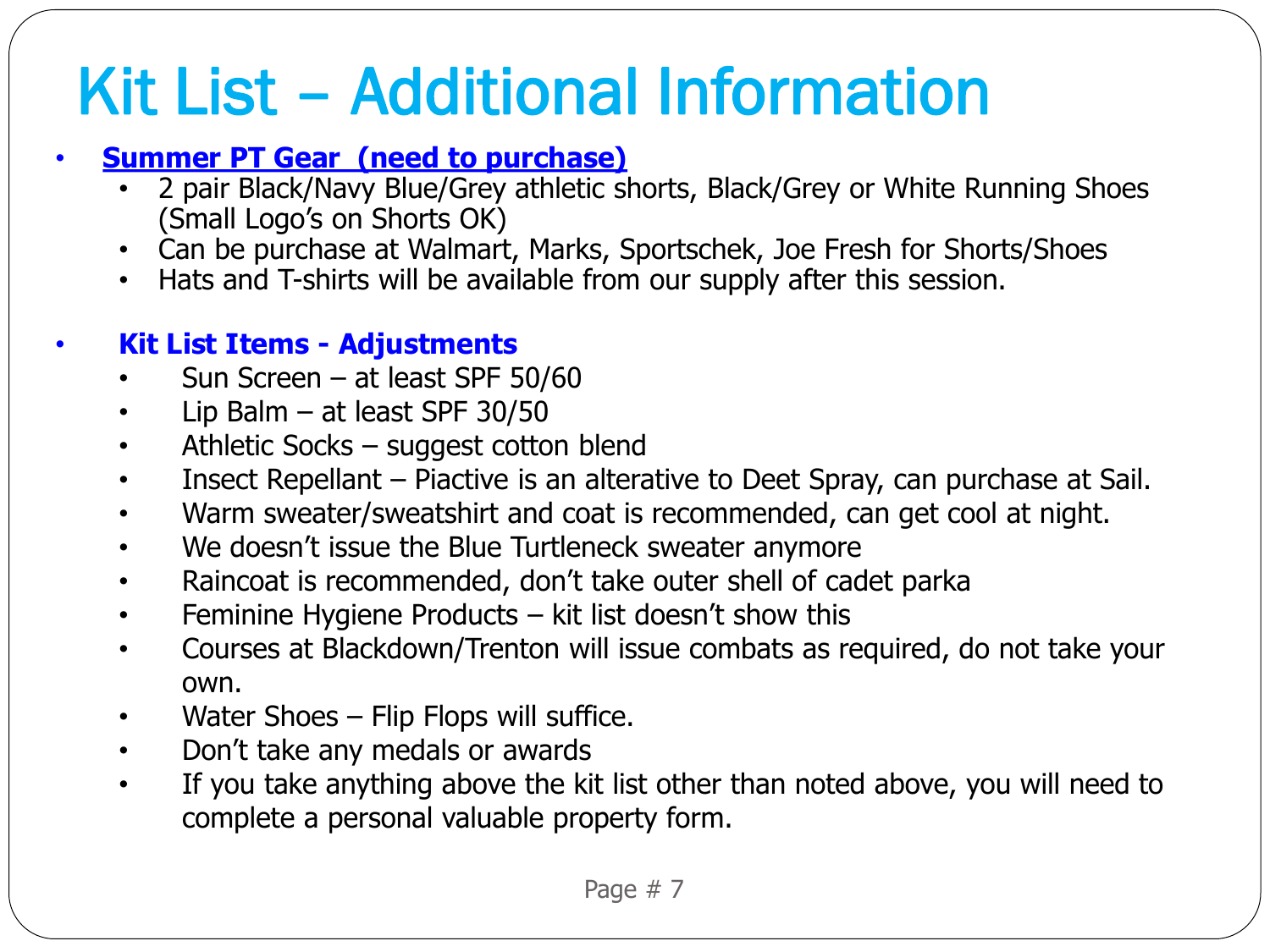## Joining Instructions

- Specific instruction's by Cadet Training Centre(CTC)(e.g. Trenton, Blackdown)
- Very Valuable Document
	- This document contains key answers on most of what you need to know about the camp and location.
	- Kit Lists (what/what not to take)
	- Contact information (direct phone number to CTC)
	- Driving Directions to CTC
	- Visitation Rules and Date/Times
	- Graduation Times
	- FAQ's for both parents and cadets.
- These documents can be found on the Chadburn website
- [http://www.chadburn.org/squadron-training/summer](http://www.chadburn.org/squadron-training/summer-training/joining-instructions-kit-list)training/joining-instructions-kit-list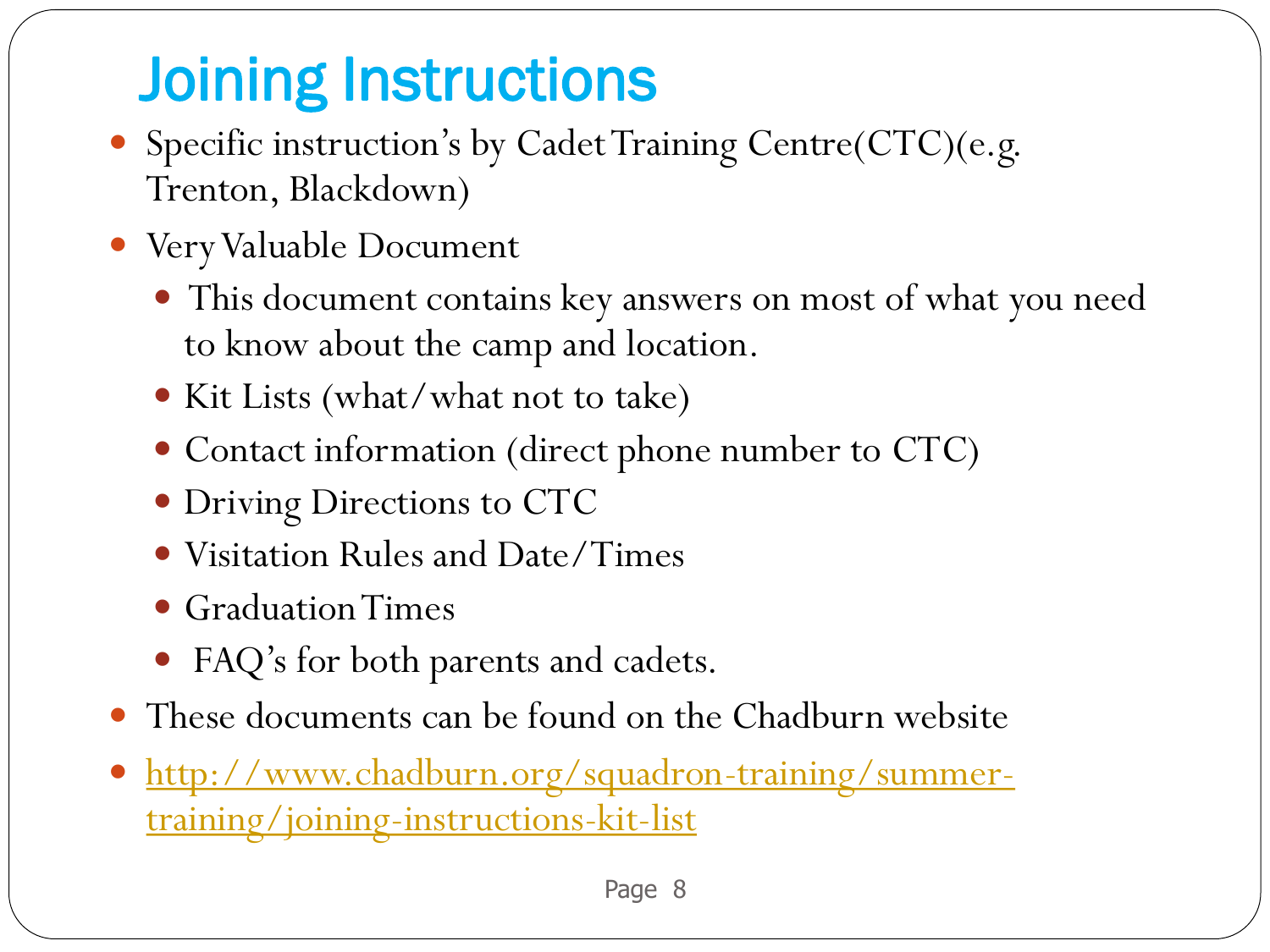## Forms

- **Cadet Transportation Form** tells the CTC if the cadet will be returning by bus or will be picked up by parent/guardian
- **Code of Conduct Form** same form the cadet/parent signed when they joined cadets.
- **Food Sensitivity Form**  for cadets with allergies or preferences to certain foods.
- **Personal Valuable Property Form –** if you are allowing the cadet to take items that are above the prescribed kit list.
- **Medication Form –** for any medication being sent with the cadet.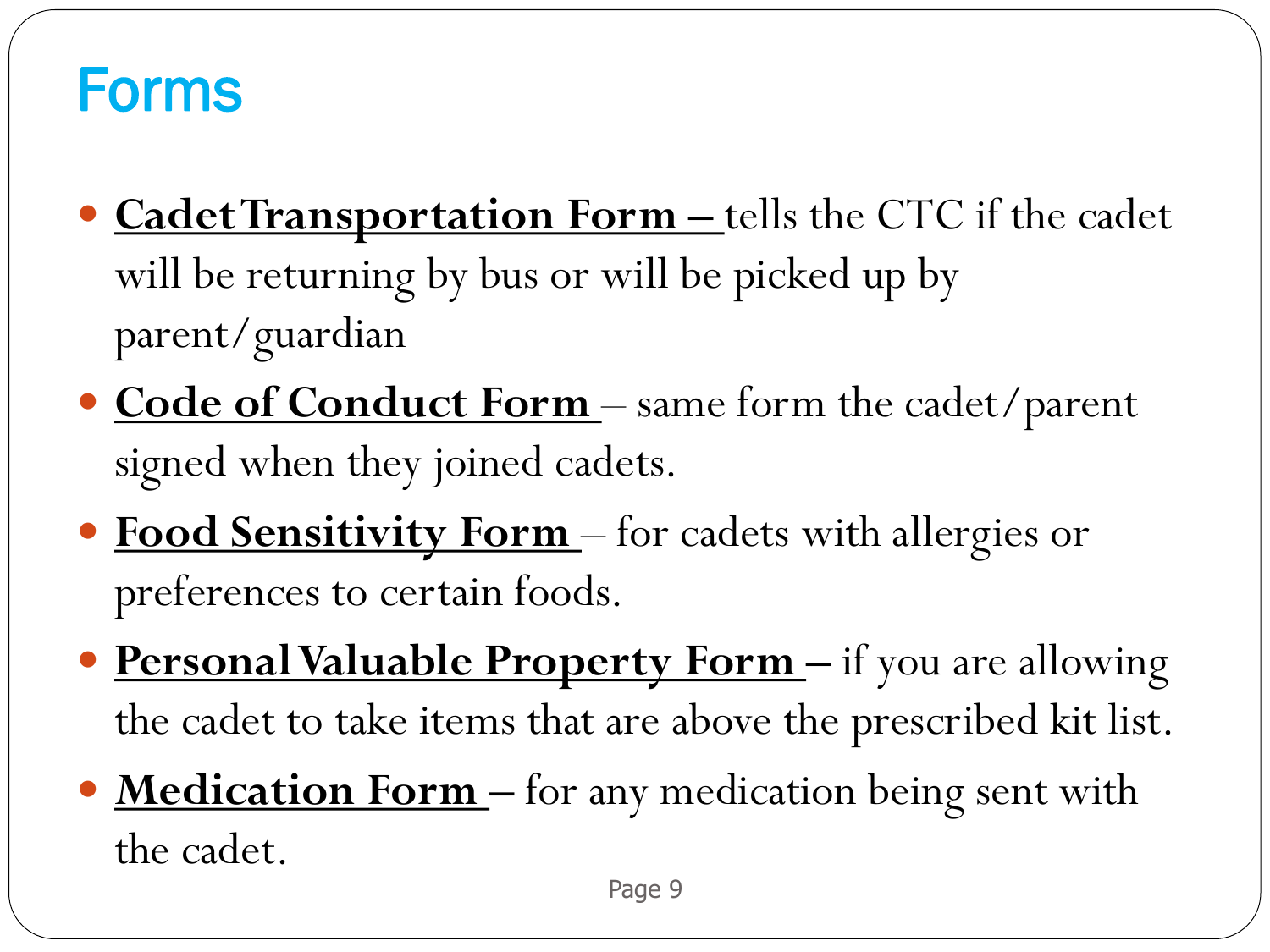## Cadet Immunization Record

**With the outbreak of measles in many provinces, a new MANDATORY requirement for each cadet attending a Summer Training Course or Staff position.** 

- **Each cadet MUST have a copy of their immunization record.**
- **This will be collected by the Cadet Medical Officer apon arrival at your CTC.**
- **Please see the original letter from the Commanding Officer of the Regional Cadet Support Unit for the details. Go to the Summer Training Forms page under Resources.**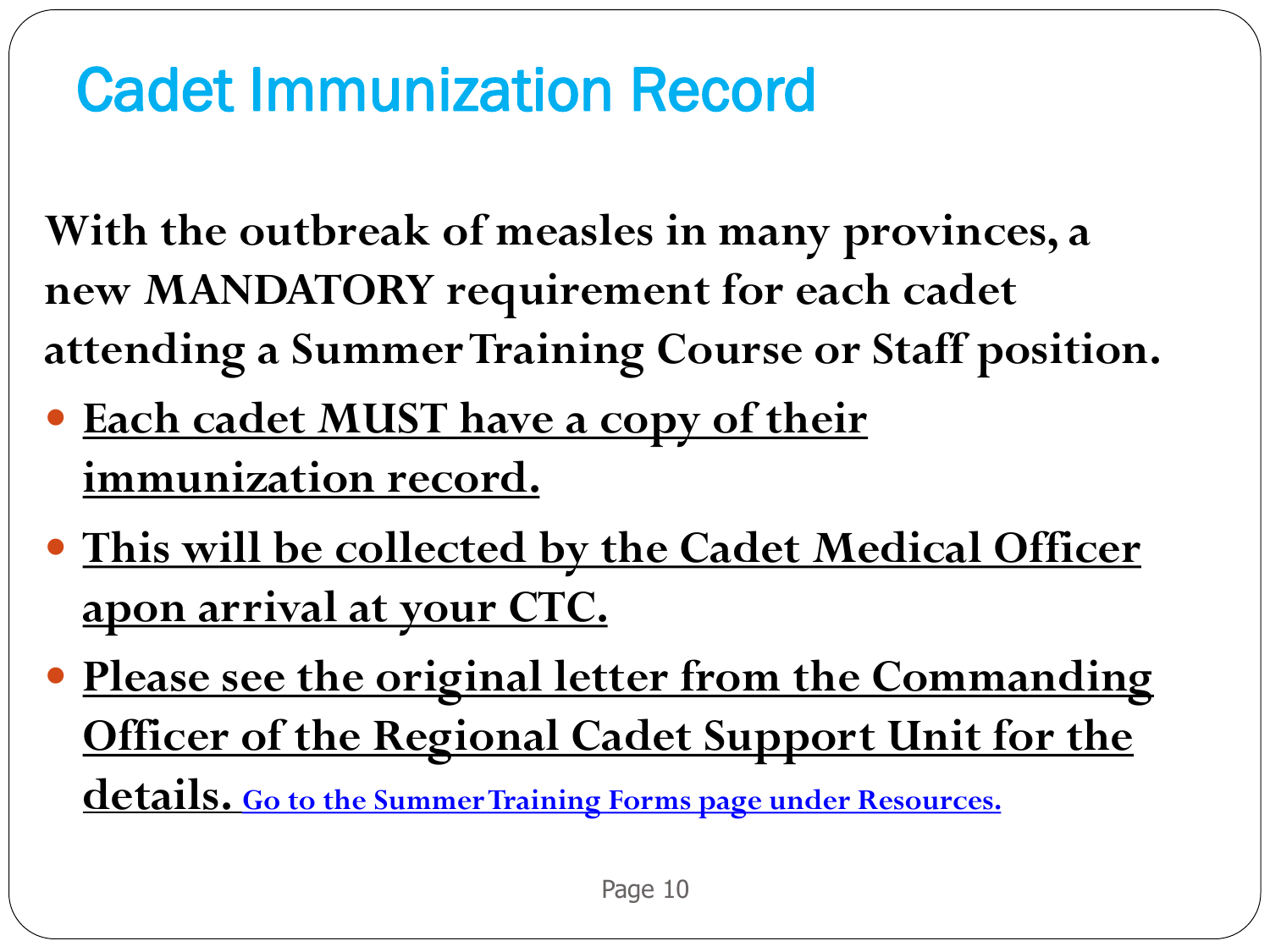## Departure Date/Times

- *Date/Time TBA – Bus to Blackdown – (most likely July 6 or 7)*
	- *BFSC, BSC, BDCC, MB-BMC*  8 July 26 July
	- *SIC, FSIC, MB-AMC - 8* July 16 August
- *Date/Time TBA – Bus to Trenton* 
	- *GTC: 5* August 16 August (most likely 4 August)
	- **BAC, BATAC:** 8 July 26 July (most likely July 6 or 7)
	- **MB-IMC/AMC:** 8 July 16 August (most likely July 6 or 7)
- *Date/Time TBA – By Bus to Connaught (most likely July 6 or7)*
	- **ARMIC:** 8 July 16 August
- **Glider/Power/AASC - TBA (We will let you know via a phone call.)**
- **Staff – Date/Time TBA** 
	- Blackdown Probably June 29 or 30
	- Connaught Probably June 29 or 30
	- Trenton Probably June 29 or 30
- **Location**
	- Landmark (AMC) Theatre Plaza, Thickson Rd and Consumers Drive. In the Parking lot to the West of Chucke &Cheeses. Look for the **151 Sign**.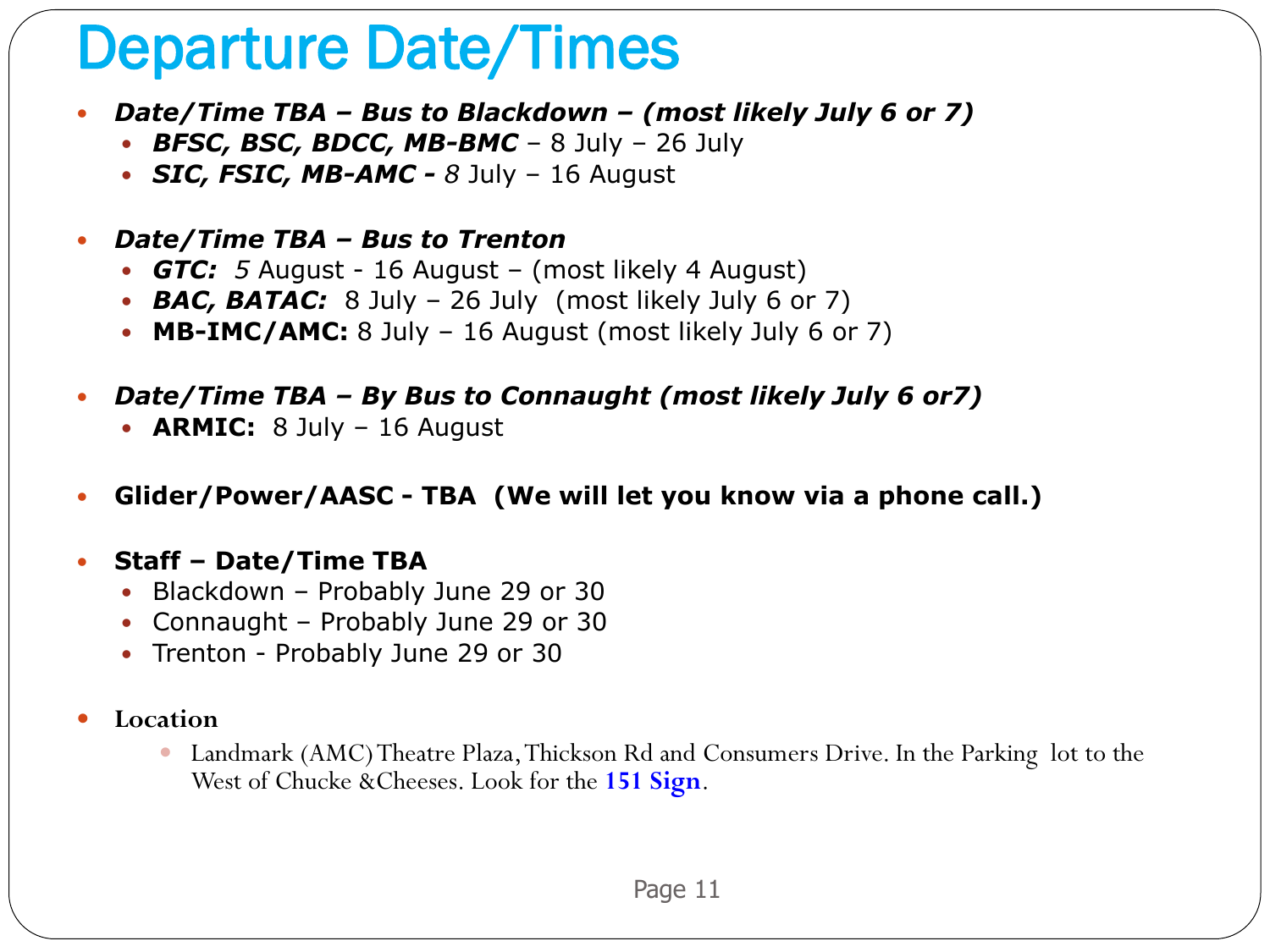# On the Morning of Departure

- **Please be at the Landmark(AMC) Plaza Departure Location 50 Minutes prior to bus departure times.** 
	- **Look for the Chadburn Sign/Table.**
- **We will check your Forms, Health Card, Forms and Kit.**
- **You will be given a copy of your Summer Course Offer.**
- **Parents Please don't leave until this is complete.**
- **All Cadets must be dressed in their Summer Cadet Uniform (wedge, blue pants, cadet belt and blue shirt only, no tunic and tie). Please remove any rank slip-ons and name tags. Try them on now**

#### **To Board the Bus**

- **Must** have their **HEALTH CARD** (not a copy). If yours is expiring please go to Service Ontario and get it renewed. The Service Ontario renewal paper plus your old health card will suffice.
- **MUST** have your original Course Offer this will be provided on the morning of departure
- **Must** have a completed **Cadet Transportation Form**. (think of this as your bus ticket)
	- This form tells the summer training location if the cadet requires transportation home or if parent/guardian intends to pick up your daughter/son at the conclusion of camp.
	- If this changes after the cadet starts camp, please contact the training centre or myself with the changes.
- **Code of Conduct Form** completed and signed.
- **Immunization Record** Booklet or printed from Doctor

Page 12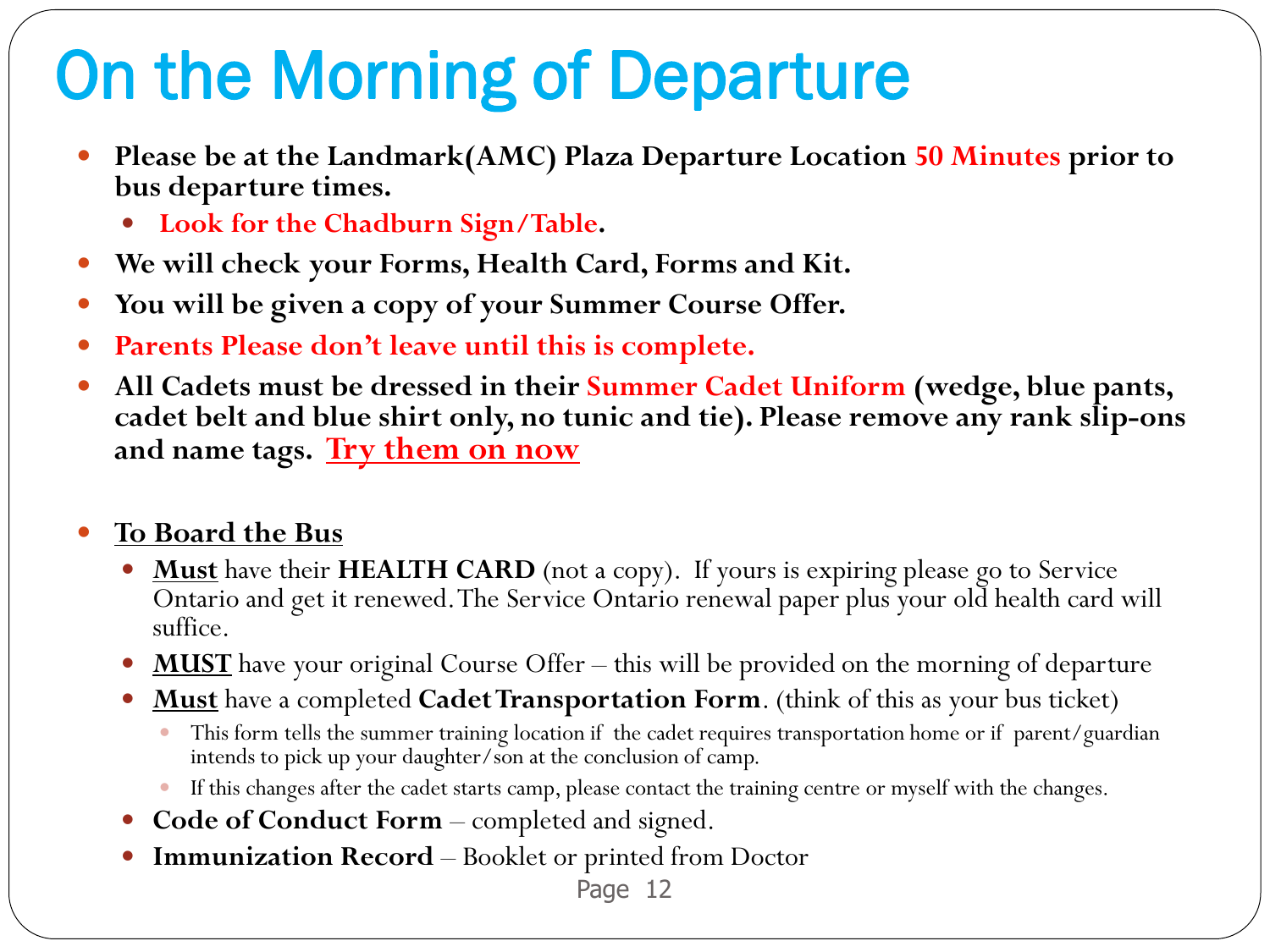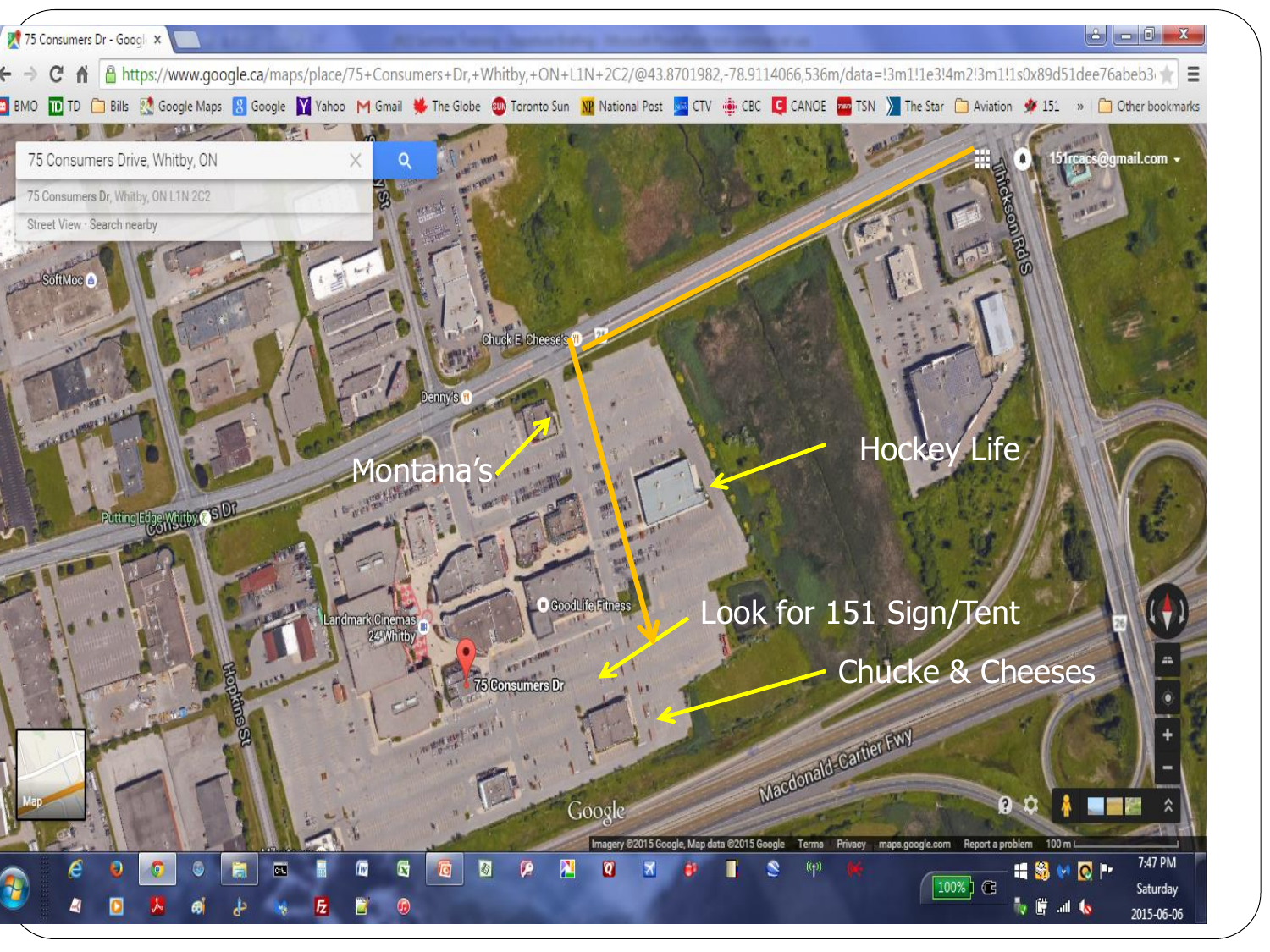## When you Arrive at Camp

- Your first day at camp, your bags will be searched for any prohibited/restricted/unauthorized items.
- If you have a cell phone, you can keep the phone with you but will be asked to shut them off. Phones can only be used on personal time. *Make sure these are locked up in your personal locker.*
- You will be assigned to a barrack and meet your flight/team leaders
- Each Cadet will be given a training bonus of **\$60 per week**. This is paid based on the training course duration.
	- A Cadet account is setup for access to these funds for incidental purchases.
	- Some outside activities will require a nominal fee which can be paid from the training bonus. It is the cadets decision to attend these events.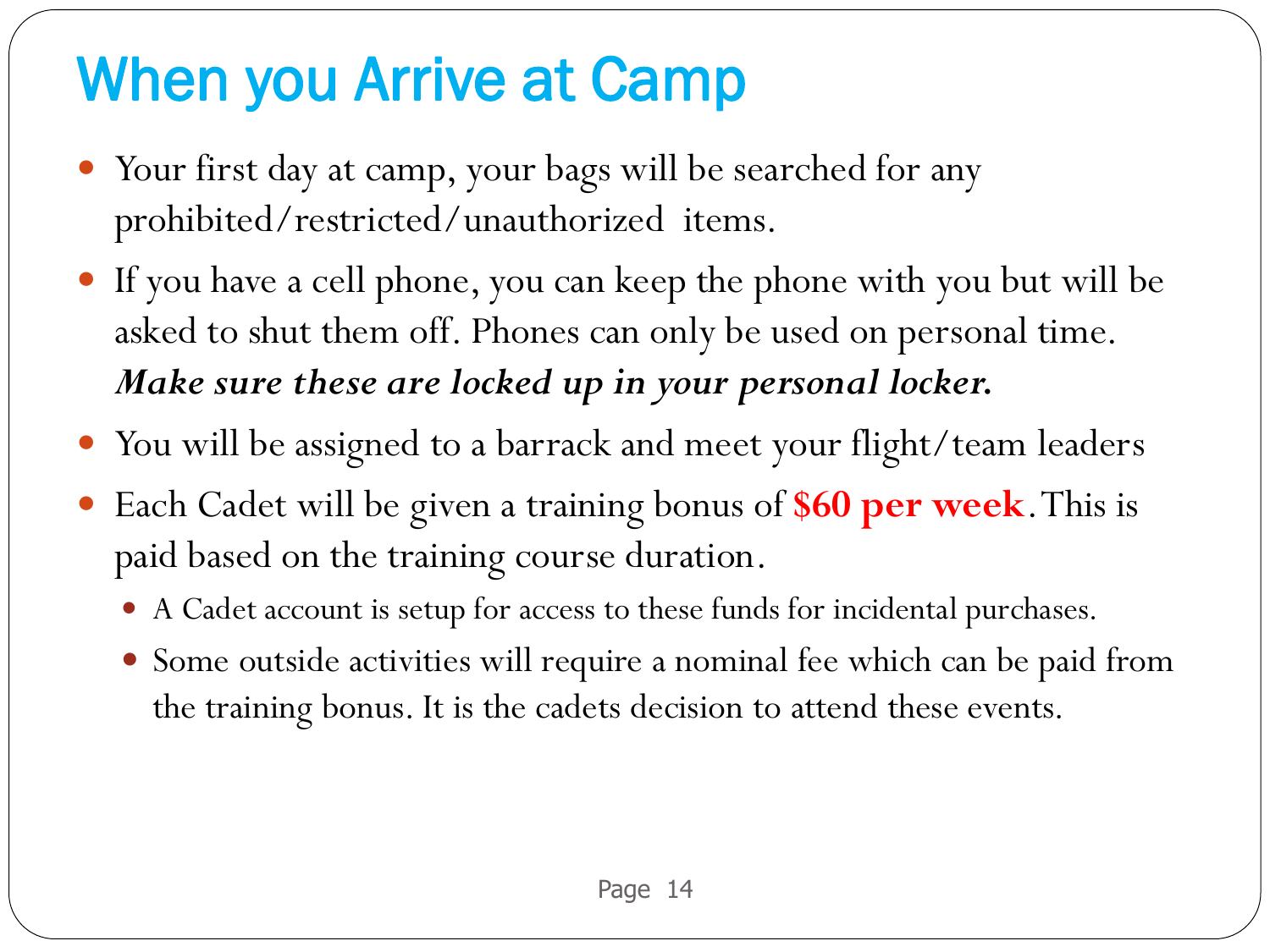## Parent /Guardian Visits

- Parents are allowed to visit cadets during their camp stays with certain restrictions/exceptions.
	- Parents must have valid Photo ID and must be listed on the summer offer.
	- *Best to call ahead to ensure that visits are allowed, check the joining instructions for the phone numbers.*
- **Trenton** 
	- Course Cadets on three-week courses and six-week courses may leave TCTC on an approved pass on **SATURDAY AFTERNOONS AND SUNDAY MORNINGS** only. These cadets will only be permitted to depart after the lunch period ends at 1330 hrs. Cadets on leave are expected to return to the Training Centre no later than 2030 hrs. **Cadets on twoweek courses are not permitted to leave the Training Centre on any day.**
	- Visits: Parents/guardians may visit their son/daughter/ward at the Training Centre Sunday-Friday from 1830 hrs to 2030 hrs ONLY; however the cadet will not be permitted to leave the Training Centre.

#### **Blackdown**

- Parental visits and course cadet leave are permitted beginning at 1800 hours (6:00 p.m.) during the week and on Saturdays.
- Visit and Leave periods end at 2000 hours (8:00 p.m.). Cadets on approved overnight leave Saturdays must return by 2000 hours (8:00 p.m.) Sunday.

#### **Connaught**

 Cadets train from 0800h Monday until 1630h Saturday. Parental visits and course cadet leave are permitted Saturday at 1630h until Sunday at 2000 hours. Leave must be approved by their respective Company Commander.

#### **Cadets may only leave camp based on the parents/guardians Approved List.**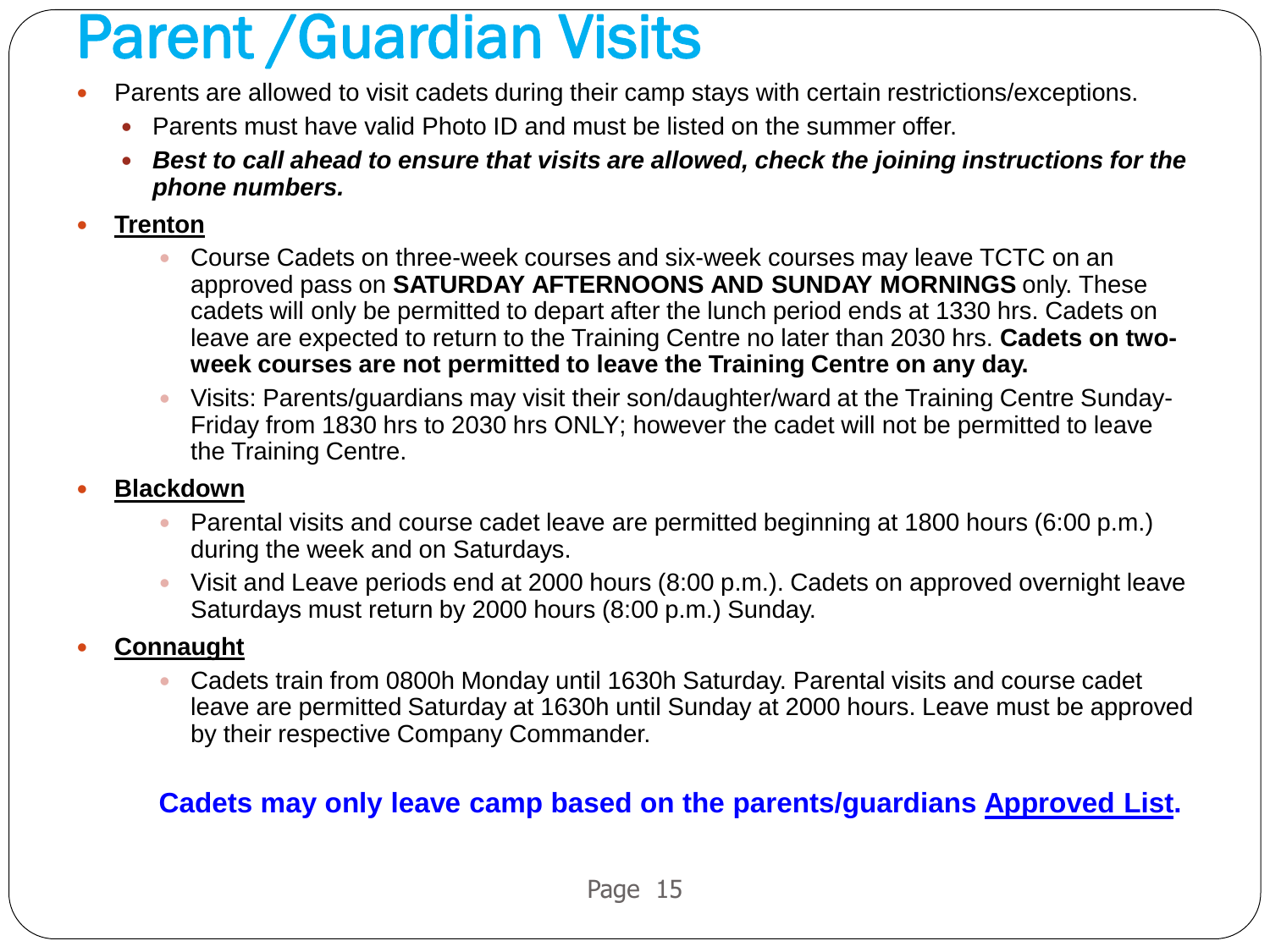## Changes to Visitor List/Time-Off Authorization

- If you need to change who can sign out a cadet from their summer training centre, the cadet Time-off Authorization and Consent Form must be completed and sent to the Summer Training Centre prior to visit.
- If you are not sure who you authorized then complete the form with the names you desire and send it with the cadet.
- The Form may be found on the Chadburn Website Under Resources/Summer Training Forms.
- Please let the Summer Training Officer know of the changes. This can be sent to **151rcacs@gmail.com**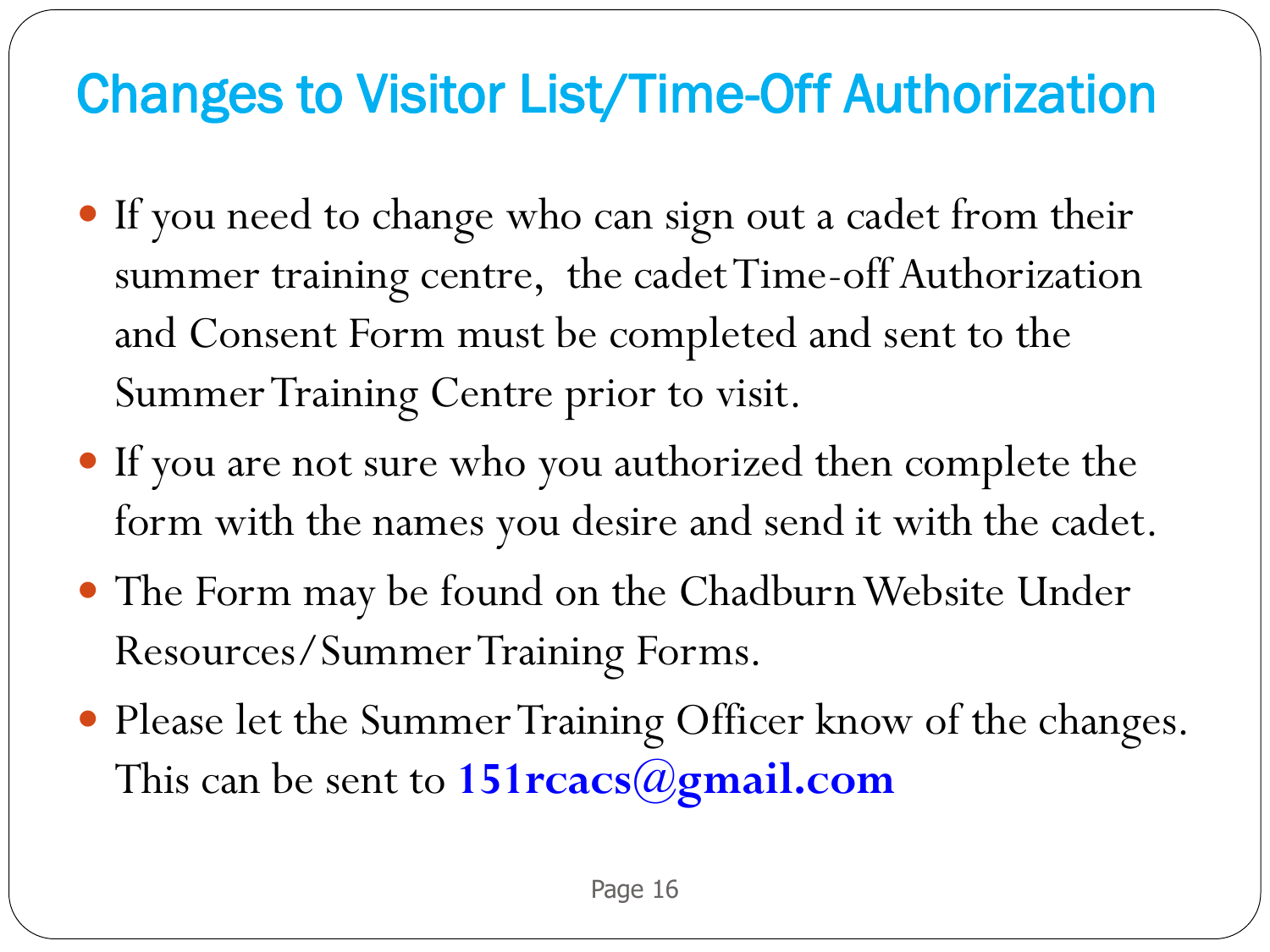# **Graduation**

- Parents are welcome to attend. Times are posted the Chadburn Website. Held on the last day of camp.
- **Trenton**  all graduations held at 09:00 hours (9:00 AM)
	- General Training 16 August
	- $\bullet$  BAC/BATAC  $-$  26 July
	- $\text{AAC} 26 \text{ July}$
	- $\bullet$  DCIC 16 Aug
- **Connaught**
	- ARMIC 16 Aug 18:30 hours (6:30 PM)
- **Blackdown** 
	- $\bullet$  BFSC/BSC/BDCC/MB-BMC 26 July 10:00 hours (10:00 AM)
	- MB-IMC/ MB-AMC/FSIC/SIC  $-16$  Aug  $-18:30$  hours (6:30 PM)
- **Glider – Mountainview -** TBA
- **Power -TBA**
- **AASC -TBA**
- Please refer to the joining instructions for driving instructions. If you are not sure, contact the number referenced.
- Page 17 *Remember if you want to take your daughter/son home with you after graduation, your cadet transportation form must indicate this….. If this changes ,please notify the number in the joining instructions.*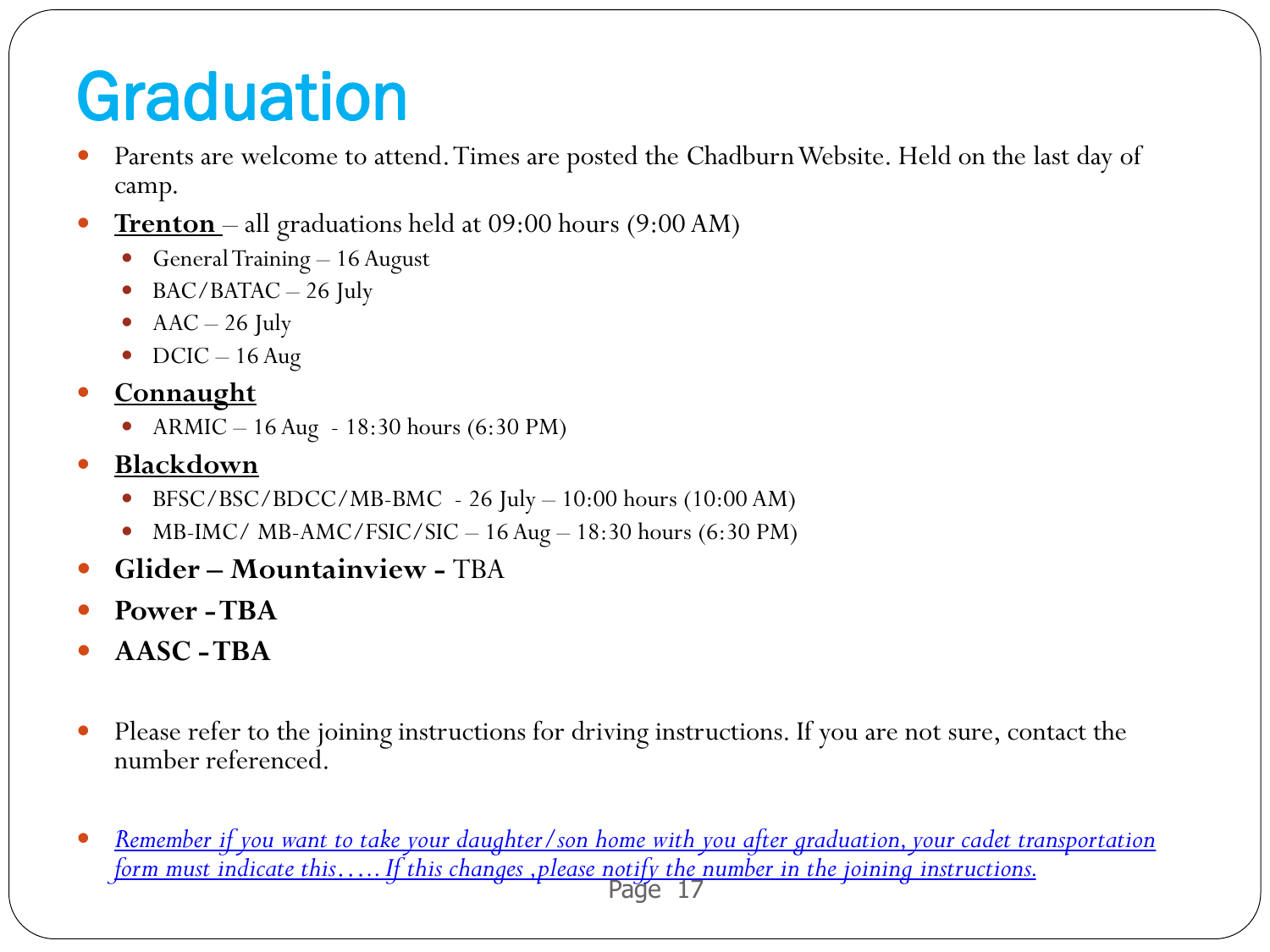### RTU – Return to Unit

- A cadet may be Returned to Unit (RTU) for serious disciplinary problems, medical reasons, upon parental request, as a training failure or when determined by the Commanding Officer of the CTC, to be in the best interest of the cadet.
- The RTU procedure may commence on very short notice. It is imperative, therefore, that the parent/guardian's whereabouts are known by the corps/squadron Commanding Officer at all times.
- It is also important that parent/guardians have accurately specified contact numbers including alternate contacts when accepting offers to participate in training or activities.
- *An RTU for Disciplinary reasons WILL effect your chances for future Summer Training Courses.*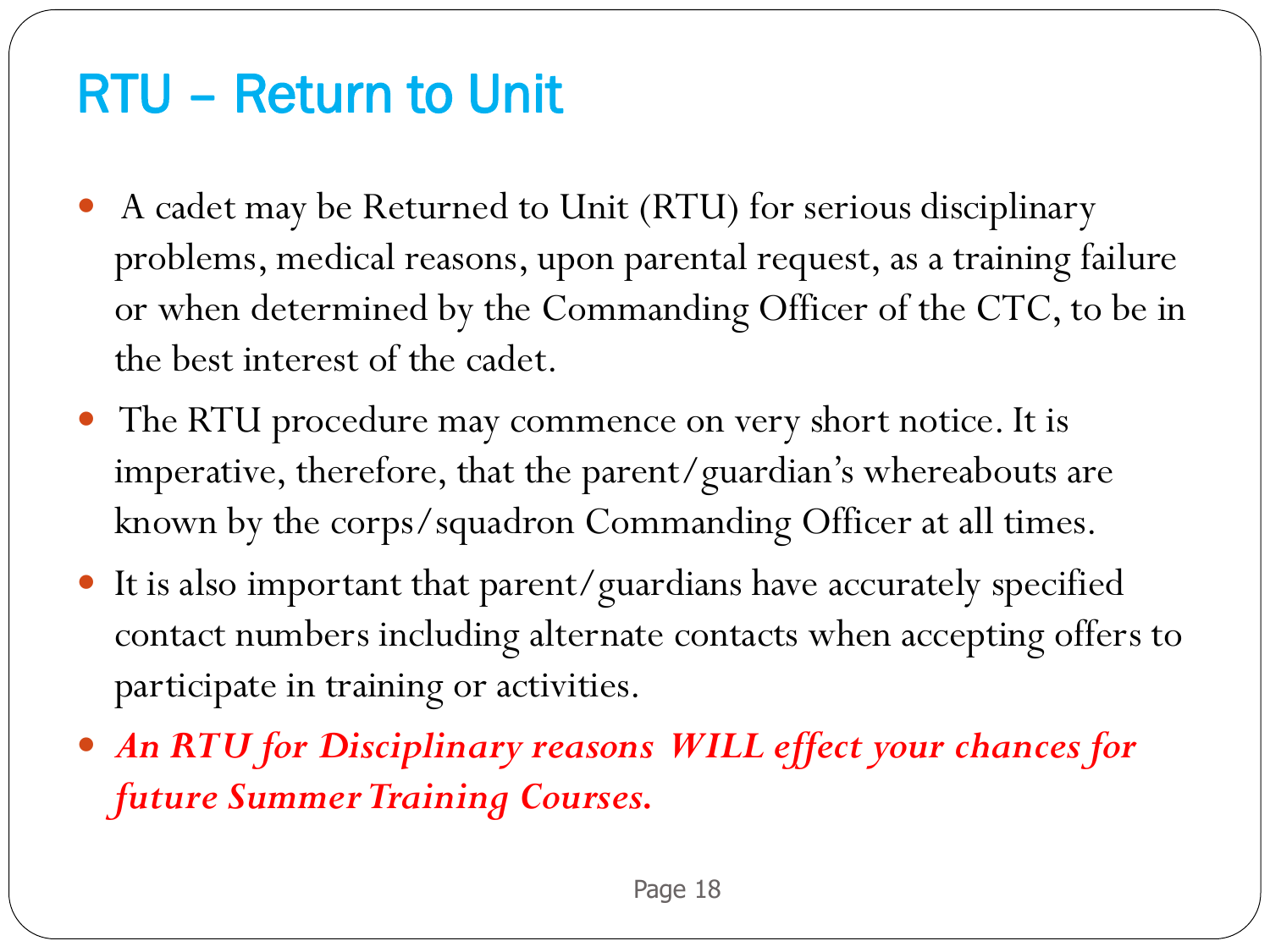## Reminders

- Ensure that your son/daughter has any medication identified in the medical questionnaire completed at the start of the year.
	- If there are any changes to the cadets health status please make sure you relay this to the summer training centre.
- Male cadets
	- must have their hair cut to standards
	- no earrings
- Female cadets
	- Hair must be off their collar. Hair must be one colour
	- no makeup, nail polish, costume jewelry
	- one pair of earrings while in uniform
- Smoking not allowed at any training centre
- *You are representing the 151 Chadburn Squadron.*
- **Remember to have fun…..!!!!!!!**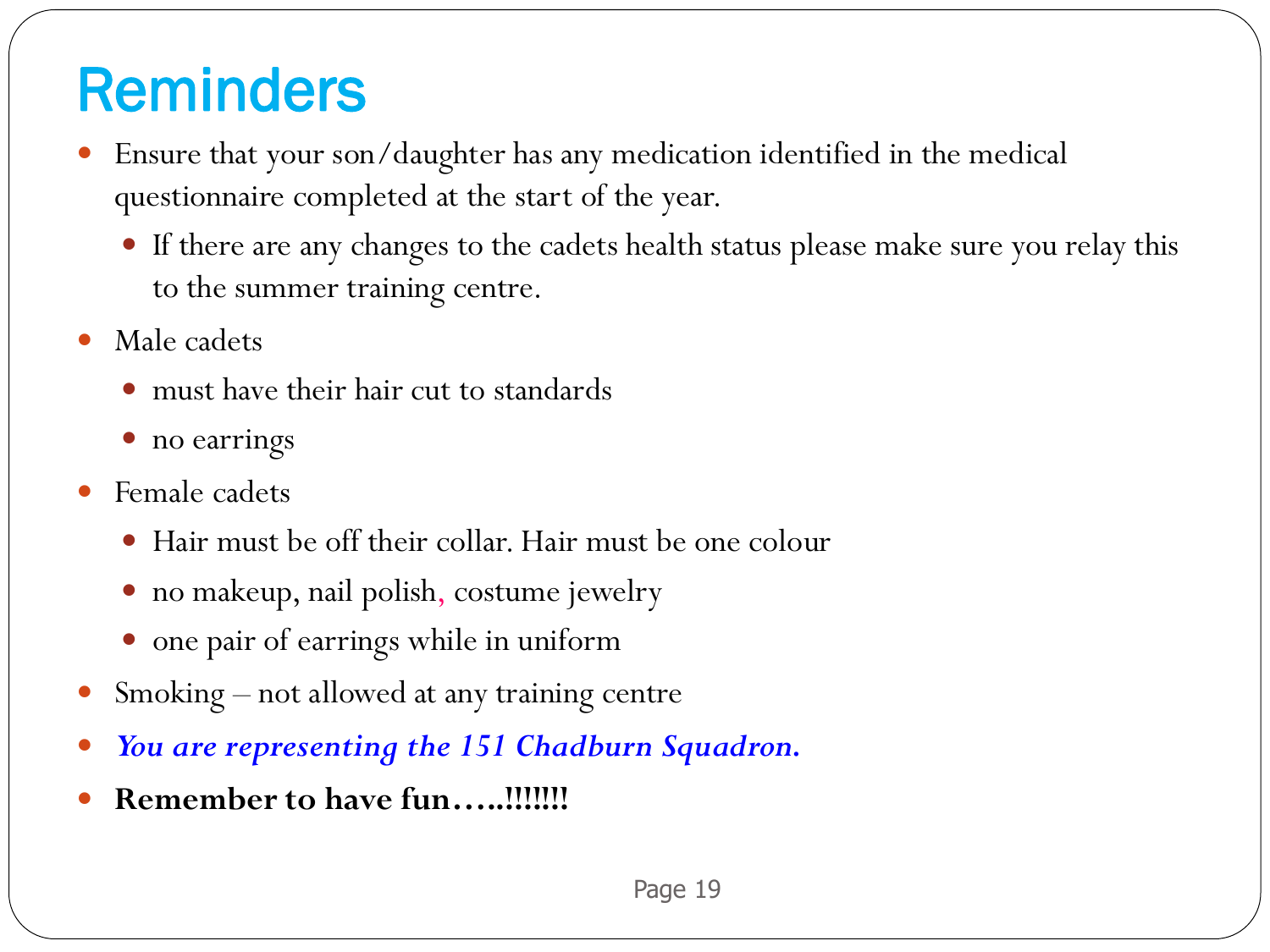## Camp Contacts

- CI Glenn Weigel Summer Training Officer
- Capt Don Chandler Summer Training Officer
- Lt Sarah Mastroianni National Course Officer
- Major Bert Weigel Commanding Officer
- Capt Ron Brosseau Deputy Commanding Officer

### **STILL HAVE QUESTIONS ???**

**Can be sent to [151rcacs@gmail.com](mailto:151rcacs@gmail.com) (primary contact).**